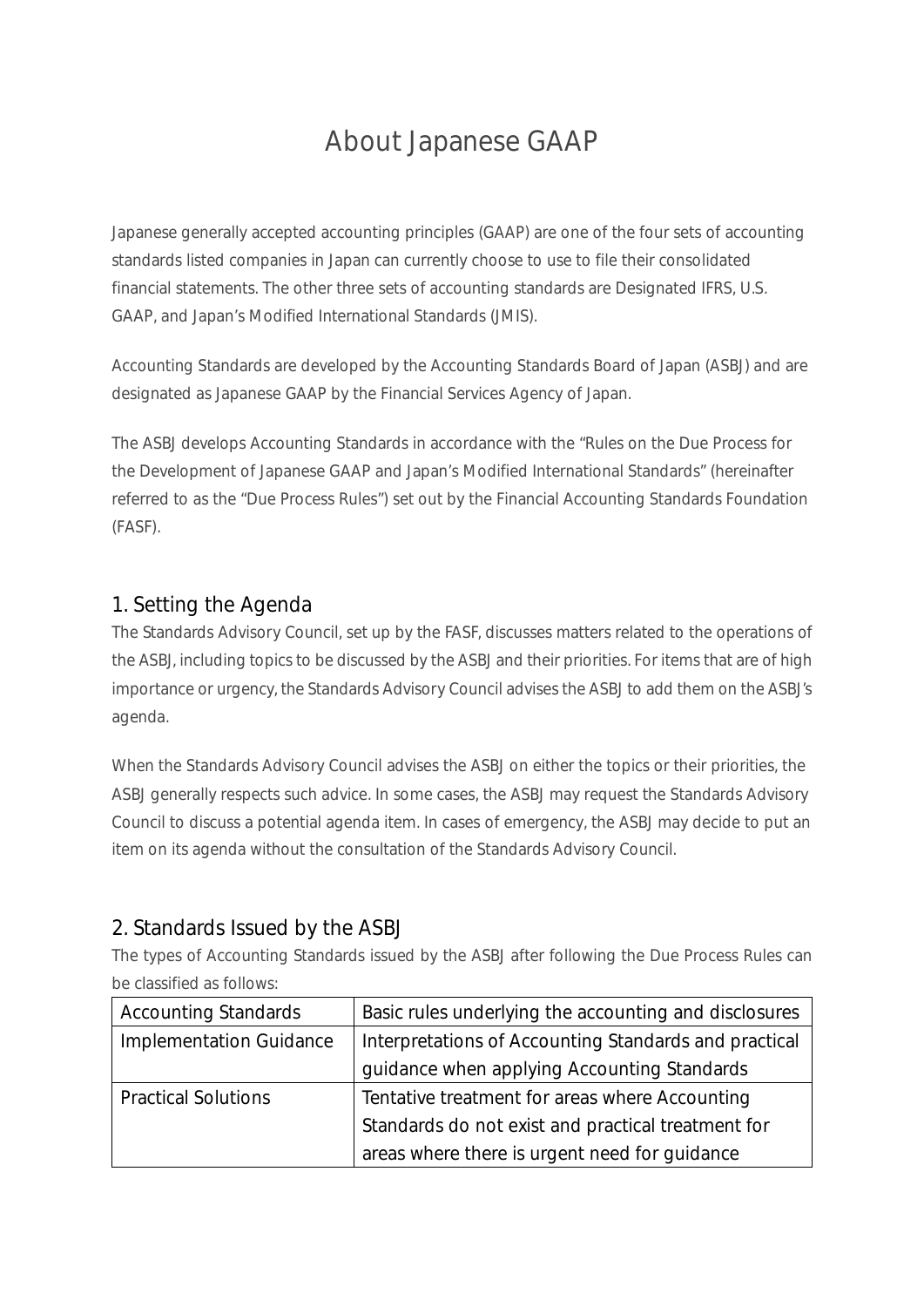# 3. Technical Committee Meetings

The ASBJ sets up Technical Committees to assist in its research and discussion in specific areas. Members of Technical Committees comprise Board members and staff of the ASBJ as well as experts in the specific area. For each Technical Committee, the Chairman of the ASBJ appoints one of the Technical Committee members as the Chairman of the Technical Committee.

The discussions of the Technical Committee meetings are generally open to the public unless, under limited circumstances, the Chairman of the Technical Committee decides to make the meeting private.

#### 4. Board Meetings

The ASBJ holds Board meetings at least once a month. The discussions of the Board meetings are generally open to the public unless, under limited circumstances, the Chairman of the ASBJ decides to make the meeting private. The video recordings of Board meetings are made available for a certain period of time on the FASF website. Furthermore, papers used for discussions at Board meetings are generally made available on the FASF website unless they relate to drafts of Exposure Drafts and accounting standards.

Accounting Standards(including Implementation Guidance and Practical Solutions), Exposure Drafts, and Discussion Papers are issued when three fifths (3/5) or more of existing Board members vote in favor. When issuing an Accounting Standard, the names of the Board members voting for and against will be written in that accounting standard. When one or more Board members vote against issuing an Accounting Standard, their reasons for voting against will be written in the Accounting Standard. For an Exposure Draft or a Discussion Paper, the number of Board members attending the Board meeting and the number of Board members voting in favor will be written in the document.

During the deliberations, Board members may be asked for their leanings to reach a tentative decision on a specific item. The ASBJ reaches a tentative decision when three fifths (3/5) or more Board members attending the meeting vote in favor.

## 5. Exposure Drafts and Discussion Papers

When developing accounting standards, the ASBJ is required to solicit the views of constituents in a sufficient and appropriate manner.

When the ASBJ develops a new Accounting Standard or amends an existing Accounting Standard, the ASBJ generally issues an Exposure Draft and solicits comments from the general public. However, in rare cases such as when the proposal is immaterial, the Chairman of the ASBJ